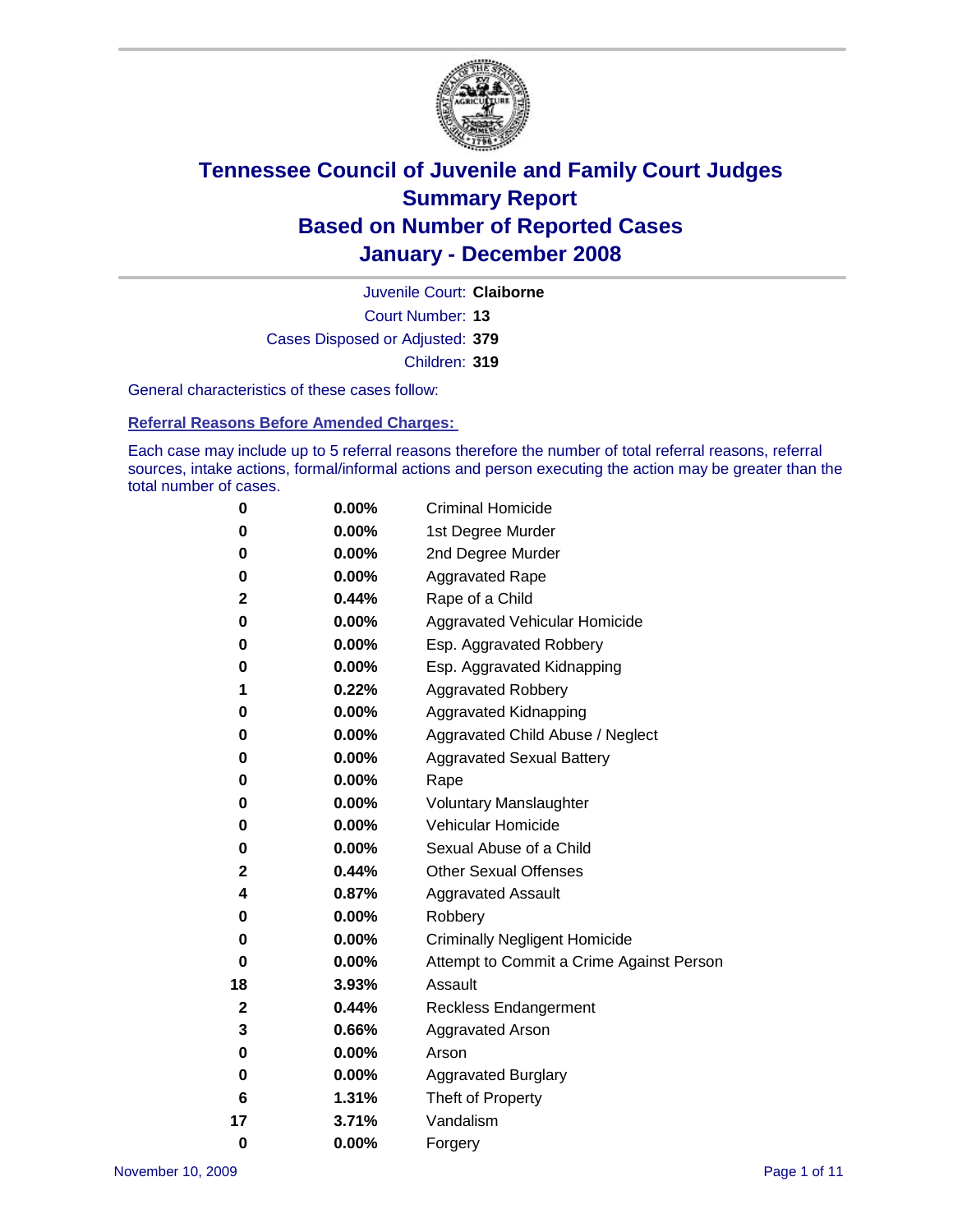

Court Number: **13** Juvenile Court: **Claiborne** Cases Disposed or Adjusted: **379** Children: **319**

#### **Referral Reasons Before Amended Charges:**

Each case may include up to 5 referral reasons therefore the number of total referral reasons, referral sources, intake actions, formal/informal actions and person executing the action may be greater than the total number of cases.

| 0        | 0.00%  | <b>Worthless Checks</b>                                     |
|----------|--------|-------------------------------------------------------------|
| 0        | 0.00%  | Illegal Possession / Fraudulent Use of Credit / Debit Cards |
| 3        | 0.66%  | <b>Burglary</b>                                             |
| 0        | 0.00%  | Unauthorized Use of a Vehicle                               |
| 0        | 0.00%  | <b>Cruelty to Animals</b>                                   |
| 0        | 0.00%  | Sale of Controlled Substances                               |
| 11       | 2.40%  | <b>Other Drug Offenses</b>                                  |
| 3        | 0.66%  | <b>Possession of Controlled Substances</b>                  |
| 0        | 0.00%  | <b>Criminal Attempt</b>                                     |
| 1        | 0.22%  | Carrying Weapons on School Property                         |
| 1        | 0.22%  | Unlawful Carrying / Possession of a Weapon                  |
| 2        | 0.44%  | <b>Evading Arrest</b>                                       |
| 0        | 0.00%  | Escape                                                      |
| 0        | 0.00%  | Driving Under Influence (DUI)                               |
| 6        | 1.31%  | Possession / Consumption of Alcohol                         |
| 2        | 0.44%  | Resisting Stop, Frisk, Halt, Arrest or Search               |
| 0        | 0.00%  | <b>Aggravated Criminal Trespass</b>                         |
| 0        | 0.00%  | Harassment                                                  |
| 0        | 0.00%  | Failure to Appear                                           |
| 0        | 0.00%  | Filing a False Police Report                                |
| 0        | 0.00%  | Criminal Impersonation                                      |
| 9        | 1.97%  | <b>Disorderly Conduct</b>                                   |
| 0        | 0.00%  | <b>Criminal Trespass</b>                                    |
| 6        | 1.31%  | <b>Public Intoxication</b>                                  |
| 0        | 0.00%  | Gambling                                                    |
| 60       | 13.10% | Traffic                                                     |
| 0        | 0.00%  | <b>Local Ordinances</b>                                     |
| 2        | 0.44%  | Violation of Wildlife Regulations                           |
| $\bf{0}$ | 0.00%  | <b>Contempt of Court</b>                                    |
| 8        | 1.75%  | Violation of Probation                                      |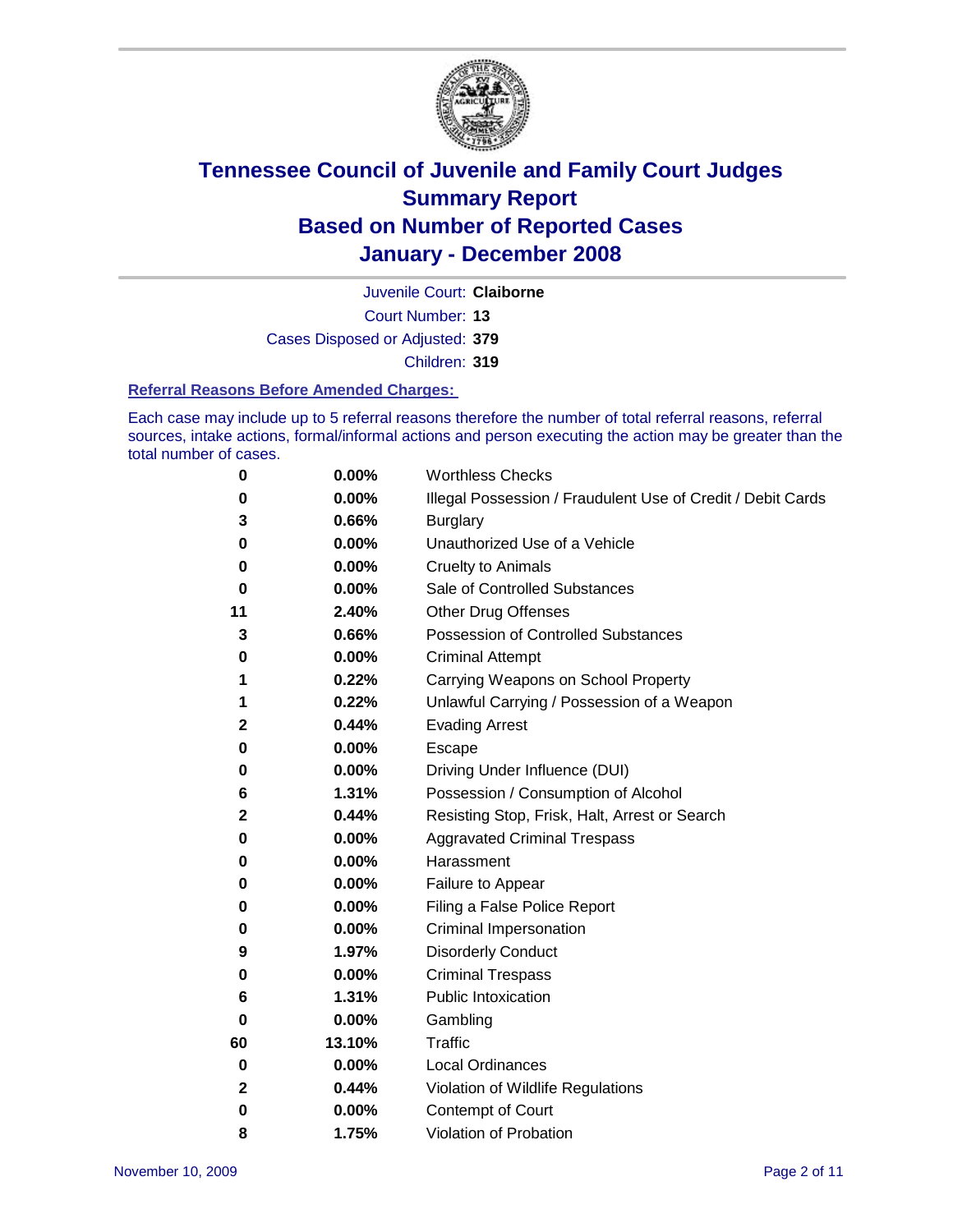

Court Number: **13** Juvenile Court: **Claiborne** Cases Disposed or Adjusted: **379** Children: **319**

#### **Referral Reasons Before Amended Charges:**

Each case may include up to 5 referral reasons therefore the number of total referral reasons, referral sources, intake actions, formal/informal actions and person executing the action may be greater than the total number of cases.

| 0           | 0.00%    | Violation of Aftercare                 |
|-------------|----------|----------------------------------------|
| 54          | 11.79%   | <b>Unruly Behavior</b>                 |
| 44          | 9.61%    | Truancy                                |
| 5           | 1.09%    | In-State Runaway                       |
| $\bf{0}$    | $0.00\%$ | Out-of-State Runaway                   |
| 30          | 6.55%    | Possession of Tobacco Products         |
| 0           | $0.00\%$ | Violation of a Valid Court Order       |
|             | 0.22%    | Violation of Curfew                    |
| 3           | 0.66%    | Sexually Abused Child                  |
| 0           | $0.00\%$ | <b>Physically Abused Child</b>         |
| 90          | 19.65%   | Dependency / Neglect                   |
| 0           | 0.00%    | <b>Termination of Parental Rights</b>  |
| 1           | 0.22%    | <b>Violation of Pretrial Diversion</b> |
| 0           | $0.00\%$ | Violation of Informal Adjustment       |
| 25          | 5.46%    | <b>Judicial Review</b>                 |
| 0           | 0.00%    | <b>Administrative Review</b>           |
| 0           | $0.00\%$ | <b>Foster Care Review</b>              |
| 25          | 5.46%    | Custody                                |
| $\mathbf 2$ | 0.44%    | Visitation                             |
| 0           | 0.00%    | Paternity / Legitimation               |
| 0           | 0.00%    | <b>Child Support</b>                   |
| 0           | 0.00%    | <b>Request for Medical Treatment</b>   |
| 0           | 0.00%    | <b>Consent to Marry</b>                |
| 9           | 1.97%    | Other                                  |
| 458         | 100.00%  | <b>Total Referrals</b>                 |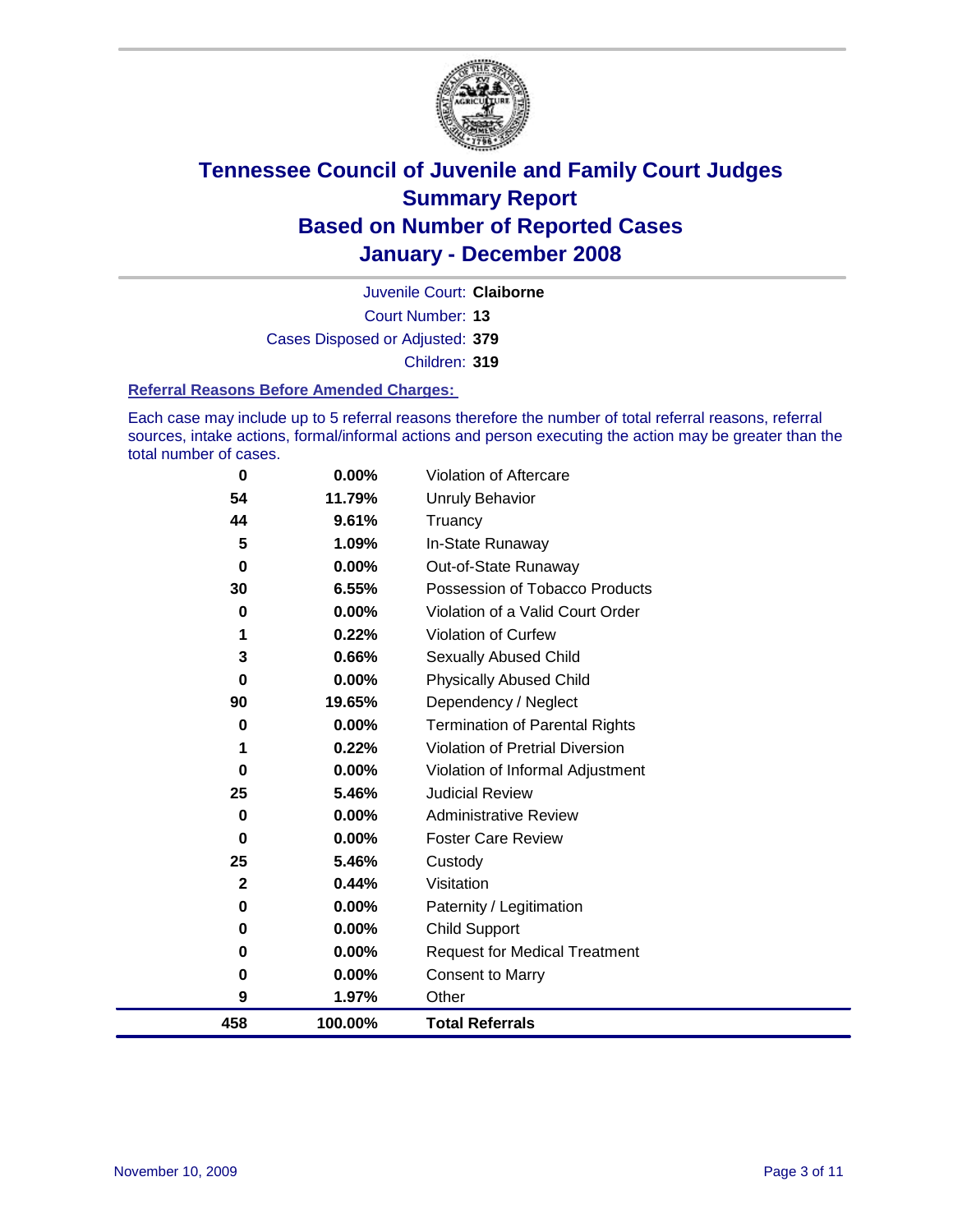

|                            |                                 | Juvenile Court: Claiborne         |  |
|----------------------------|---------------------------------|-----------------------------------|--|
|                            |                                 | Court Number: 13                  |  |
|                            | Cases Disposed or Adjusted: 379 |                                   |  |
|                            |                                 | Children: 319                     |  |
| <b>Referral Sources: 1</b> |                                 |                                   |  |
| 211                        | 46.07%                          | Law Enforcement                   |  |
| 28                         | 6.11%                           | Parents                           |  |
| 19                         | 4.15%                           | <b>Relatives</b>                  |  |
| $\mathbf{2}$               | 0.44%                           | Self                              |  |
| 60                         | 13.10%                          | School                            |  |
| 2                          | 0.44%                           | <b>CSA</b>                        |  |
| 96                         | 20.96%                          | <b>DCS</b>                        |  |
| 0                          | $0.00\%$                        | <b>Other State Department</b>     |  |
| 0                          | $0.00\%$                        | <b>District Attorney's Office</b> |  |

| 458 | 100.00%       | <b>Total Referral Sources</b>       |
|-----|---------------|-------------------------------------|
| 1   | 0.22%         | Other                               |
| 0   | 0.00%         | Unknown                             |
| 0   | 0.00%         | Hospital                            |
| 0   | 0.00%         | Child & Parent                      |
| 6   | 1.31%         | Victim                              |
| 14  | 3.06%         | <b>Other Court</b>                  |
| 11  | 2.40%         | Social Agency                       |
| 8   | 1.75%         | <b>Court Staff</b>                  |
| v   | <u>v.vv.u</u> | <b>PRODUCT MOTITIEY &amp; OTHER</b> |

### **Age of Child at Referral: 2**

| 319 | 100.00% | <b>Total Child Count</b> |
|-----|---------|--------------------------|
| 0   | 0.00%   | <b>Unknown</b>           |
| 0   | 0.00%   | Ages 19 and Over         |
| 69  | 21.63%  | Ages 17 through 18       |
| 93  | 29.15%  | Ages 15 through 16       |
| 39  | 12.23%  | Ages 13 through 14       |
| 18  | 5.64%   | Ages 11 through 12       |
| 100 | 31.35%  | Ages 10 and Under        |
|     |         |                          |

<sup>1</sup> If different than number of Referral Reasons (458), verify accuracy of your court's data.

<sup>2</sup> One child could be counted in multiple categories, verify accuracy of your court's data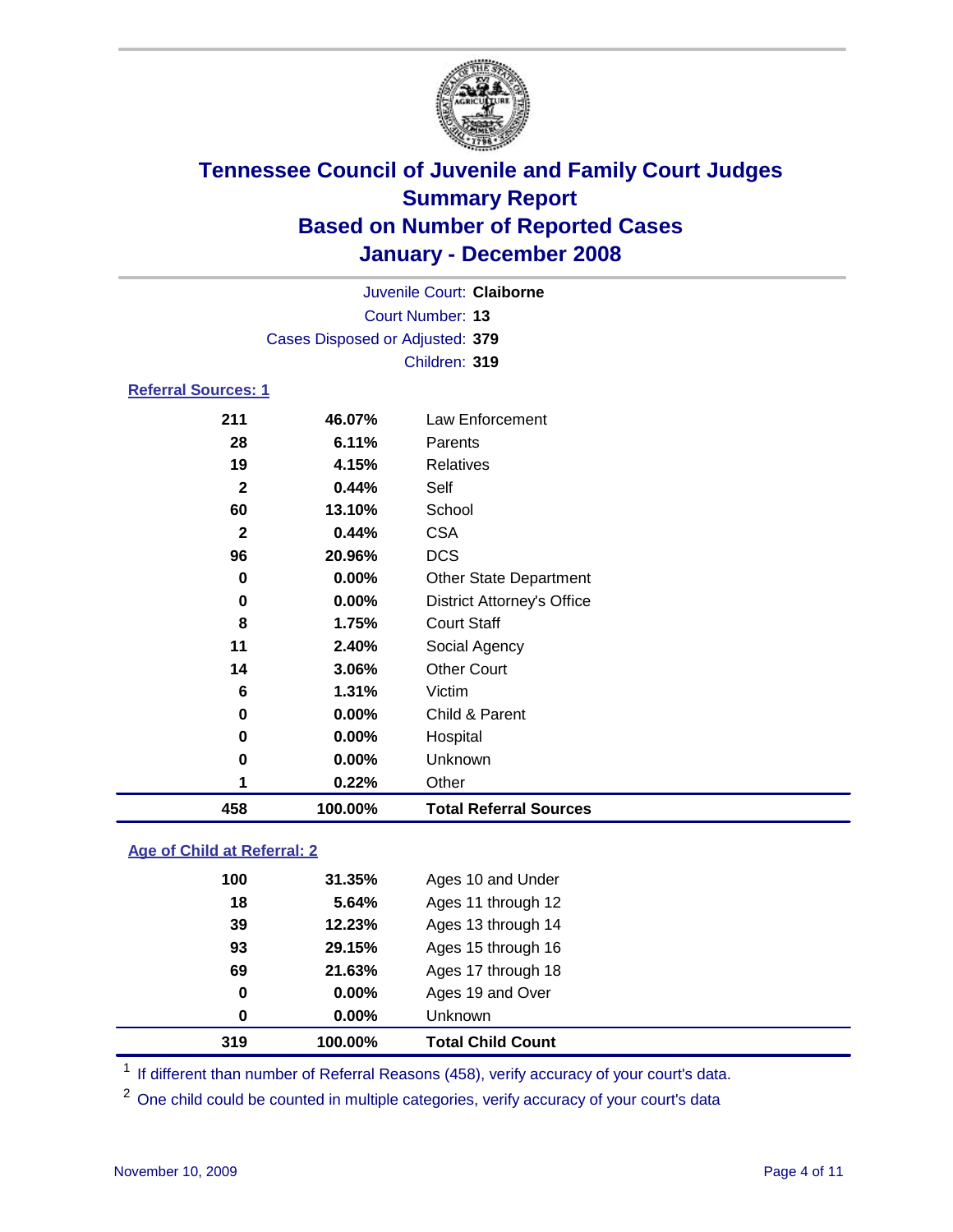

|                                         |                                 | Juvenile Court: Claiborne |  |  |  |
|-----------------------------------------|---------------------------------|---------------------------|--|--|--|
|                                         | Court Number: 13                |                           |  |  |  |
|                                         | Cases Disposed or Adjusted: 379 |                           |  |  |  |
|                                         |                                 | Children: 319             |  |  |  |
| Sex of Child: 1                         |                                 |                           |  |  |  |
| 196                                     | 61.44%                          | Male                      |  |  |  |
| 122                                     | 38.24%                          | Female                    |  |  |  |
| 1                                       | 0.31%                           | Unknown                   |  |  |  |
| 319                                     | 100.00%                         | <b>Total Child Count</b>  |  |  |  |
| Race of Child: 1                        |                                 |                           |  |  |  |
| 300                                     | 94.04%                          | White                     |  |  |  |
| 3                                       | 0.94%                           | African American          |  |  |  |
| 3                                       | 0.94%                           | Native American           |  |  |  |
| 0                                       | 0.00%                           | Asian                     |  |  |  |
| 4                                       | 1.25%                           | Mixed                     |  |  |  |
| 9                                       | 2.82%                           | Unknown                   |  |  |  |
| 319                                     | 100.00%                         | <b>Total Child Count</b>  |  |  |  |
| <b>Hispanic Origin: 1</b>               |                                 |                           |  |  |  |
| 3                                       | 0.94%                           | Yes                       |  |  |  |
| 305                                     | 95.61%                          | <b>No</b>                 |  |  |  |
| 11                                      | 3.45%                           | Unknown                   |  |  |  |
| 319                                     | 100.00%                         | <b>Total Child Count</b>  |  |  |  |
| <b>School Enrollment of Children: 1</b> |                                 |                           |  |  |  |
| 230                                     | 72.10%                          | Yes                       |  |  |  |
| 59                                      | 18.50%                          | No                        |  |  |  |
| 30                                      | 9.40%                           | Unknown                   |  |  |  |
| 319                                     | 100.00%                         | <b>Total Child Count</b>  |  |  |  |

One child could be counted in multiple categories, verify accuracy of your court's data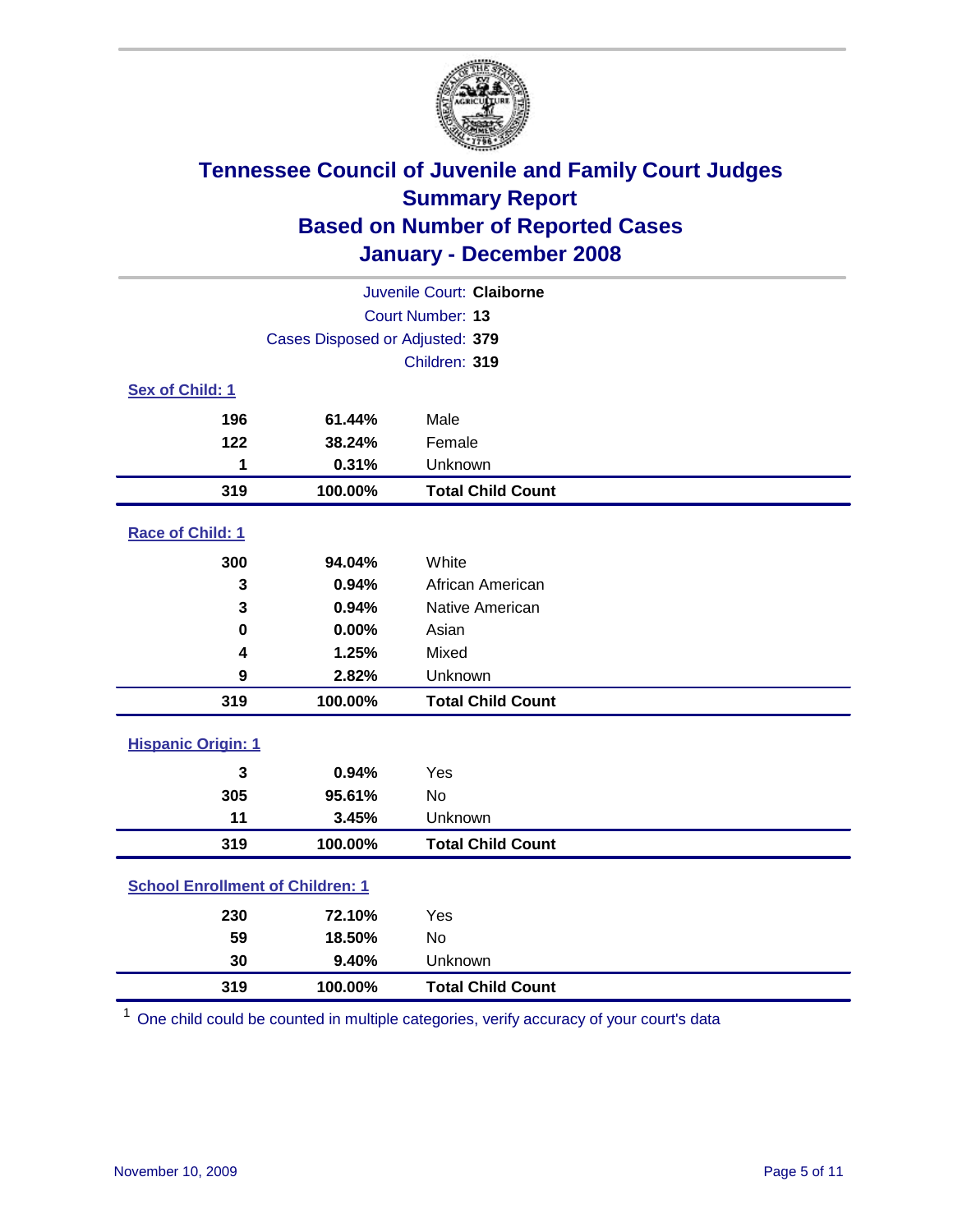

Court Number: **13** Juvenile Court: **Claiborne** Cases Disposed or Adjusted: **379** Children: **319 Living Arrangement of Child at Time of Referral: 1**

| 319 | 100.00%  | <b>Total Child Count</b>     |
|-----|----------|------------------------------|
| 9   | 2.82%    | Other                        |
| 23  | 7.21%    | Unknown                      |
| 6   | 1.88%    | Independent                  |
| 1   | 0.31%    | In an Institution            |
| 2   | 0.63%    | In a Residential Center      |
| 0   | $0.00\%$ | In a Group Home              |
| 4   | 1.25%    | With Foster Family           |
| 3   | $0.94\%$ | With Adoptive Parents        |
| 64  | 20.06%   | <b>With Relatives</b>        |
| 18  | 5.64%    | With Father                  |
| 93  | 29.15%   | With Mother                  |
| 25  | 7.84%    | With Mother and Stepfather   |
| 6   | 1.88%    | With Father and Stepmother   |
| 65  | 20.38%   | With Both Biological Parents |

### **Type of Detention: 2**

| 379 | 100.00%  | <b>Total Detention Count</b> |
|-----|----------|------------------------------|
| 0   | 0.00%    | Other                        |
| 373 | 98.42%   | Does Not Apply               |
| 0   | $0.00\%$ | Unknown                      |
| 2   | 0.53%    | <b>Psychiatric Hospital</b>  |
| 0   | $0.00\%$ | Jail - No Separation         |
| 0   | $0.00\%$ | Jail - Partial Separation    |
| 0   | $0.00\%$ | Jail - Complete Separation   |
| 3   | 0.79%    | Juvenile Detention Facility  |
| 1   | 0.26%    | Non-Secure Placement         |
|     |          |                              |

<sup>1</sup> One child could be counted in multiple categories, verify accuracy of your court's data

<sup>2</sup> If different than number of Cases (379) verify accuracy of your court's data.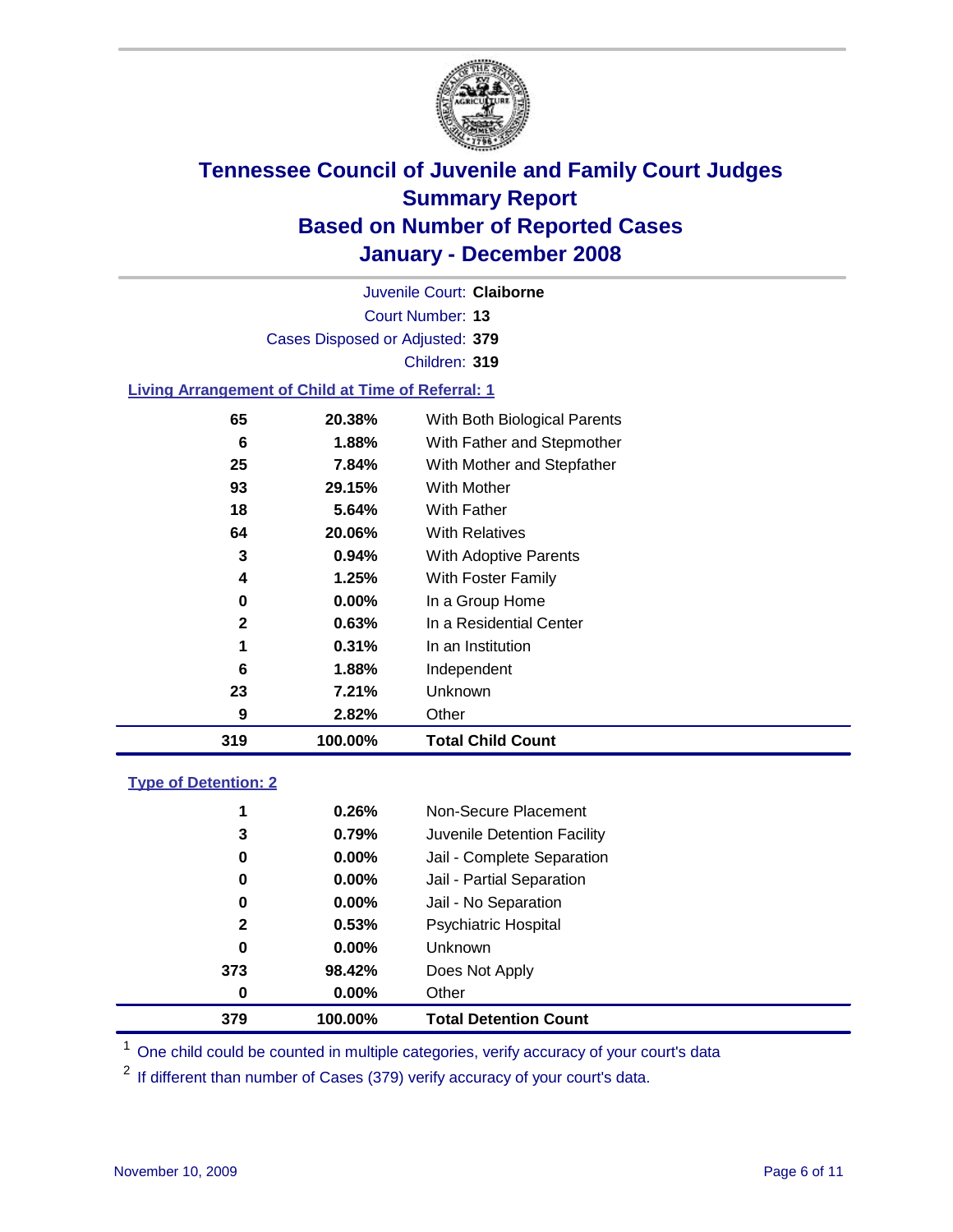

|                                                    |                                 | Juvenile Court: Claiborne                                            |  |  |  |  |
|----------------------------------------------------|---------------------------------|----------------------------------------------------------------------|--|--|--|--|
|                                                    | Court Number: 13                |                                                                      |  |  |  |  |
|                                                    | Cases Disposed or Adjusted: 379 |                                                                      |  |  |  |  |
|                                                    |                                 | Children: 319                                                        |  |  |  |  |
| <b>Placement After Secure Detention Hearing: 1</b> |                                 |                                                                      |  |  |  |  |
| 3                                                  | 0.79%                           | Returned to Prior Living Arrangement                                 |  |  |  |  |
| $\bf{0}$                                           | 0.00%                           | Juvenile Detention Facility                                          |  |  |  |  |
| 0                                                  | 0.00%                           | Jail                                                                 |  |  |  |  |
| $\bf{0}$                                           | 0.00%                           | Shelter / Group Home                                                 |  |  |  |  |
| 0                                                  | 0.00%                           | <b>Foster Family Home</b>                                            |  |  |  |  |
| $\mathbf 2$                                        | 0.53%                           | Psychiatric Hospital                                                 |  |  |  |  |
| $\bf{0}$                                           | 0.00%                           | Unknown                                                              |  |  |  |  |
| 373                                                | 98.42%                          | Does Not Apply                                                       |  |  |  |  |
| 1                                                  | 0.26%                           | Other                                                                |  |  |  |  |
| 379                                                | 100.00%                         | <b>Total Placement Count</b>                                         |  |  |  |  |
|                                                    |                                 |                                                                      |  |  |  |  |
|                                                    |                                 |                                                                      |  |  |  |  |
| <b>Intake Actions: 2</b>                           |                                 |                                                                      |  |  |  |  |
| 261                                                | 56.99%                          | <b>Petition Filed</b>                                                |  |  |  |  |
| $\bf{0}$<br>161                                    | 0.00%<br>35.15%                 | <b>Motion Filed</b><br><b>Citation Processed</b>                     |  |  |  |  |
| $\bf{0}$                                           | 0.00%                           |                                                                      |  |  |  |  |
| 25                                                 | 5.46%                           | Notification of Paternity Processed<br>Scheduling of Judicial Review |  |  |  |  |
| $\bf{0}$                                           | 0.00%                           | Scheduling of Administrative Review                                  |  |  |  |  |
| 0                                                  | 0.00%                           | Scheduling of Foster Care Review                                     |  |  |  |  |
| $\bf{0}$                                           | 0.00%                           | Unknown                                                              |  |  |  |  |
| $\bf{0}$                                           | 0.00%                           | Does Not Apply                                                       |  |  |  |  |
| 11                                                 | 2.40%                           | Other                                                                |  |  |  |  |

<sup>1</sup> If different than number of Cases (379) verify accuracy of your court's data.

<sup>2</sup> If different than number of Referral Reasons (458), verify accuracy of your court's data.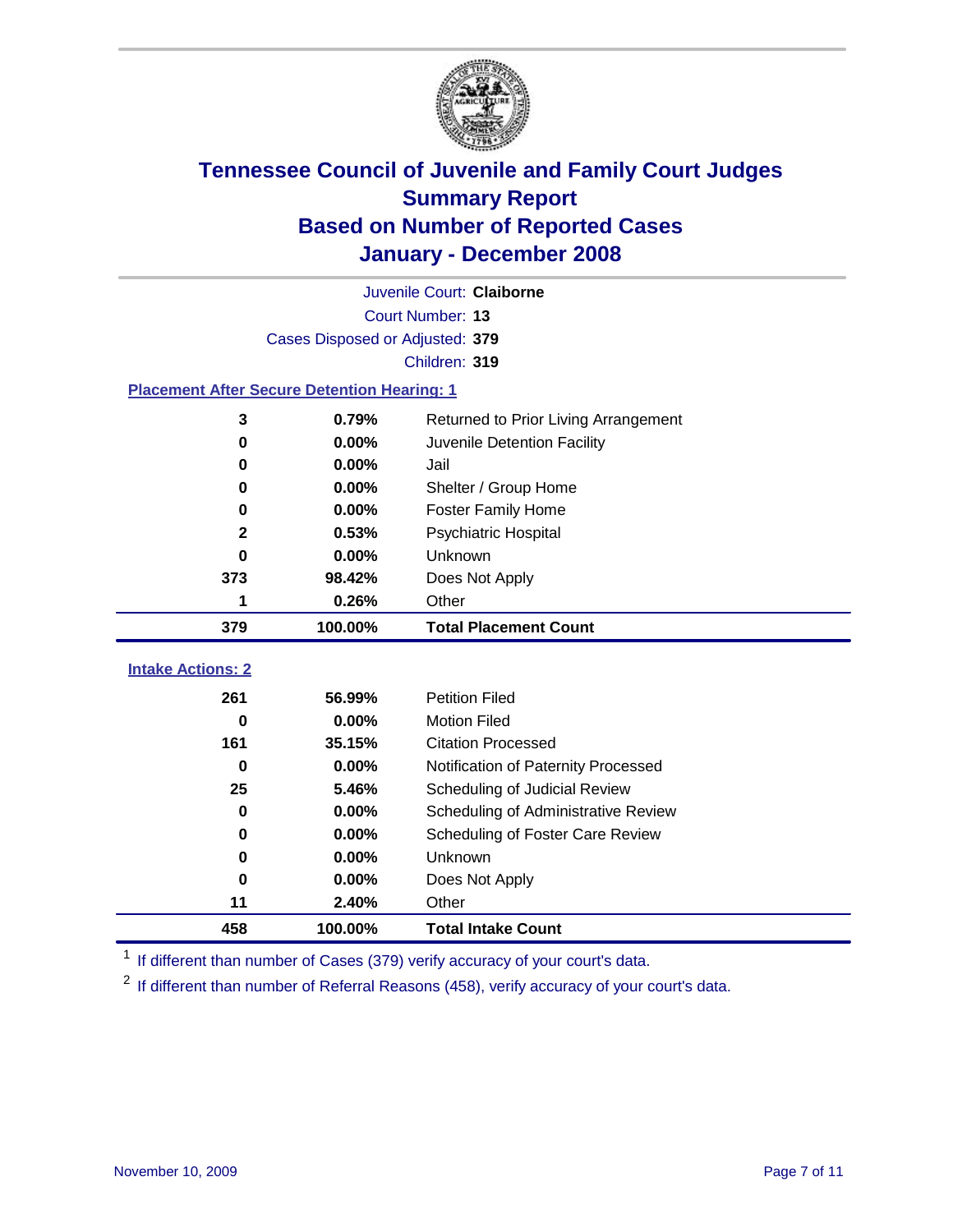

Court Number: **13** Juvenile Court: **Claiborne** Cases Disposed or Adjusted: **379** Children: **319**

### **Last Grade Completed by Child: 1**

| 319            | 100.00% | <b>Total Child Count</b> |
|----------------|---------|--------------------------|
| $\mathbf 2$    | 0.63%   | Other                    |
| 43             | 13.48%  | Unknown                  |
| 5              | 1.57%   | Never Attended School    |
| 6              | 1.88%   | Graduated                |
| 10             | 3.13%   | <b>GED</b>               |
| $\bf{0}$       | 0.00%   | Non-Graded Special Ed    |
| $\mathbf{2}$   | 0.63%   | 12th Grade               |
| 44             | 13.79%  | 11th Grade               |
| 45             | 14.11%  | 10th Grade               |
| 32             | 10.03%  | 9th Grade                |
| 29             | 9.09%   | 8th Grade                |
| 13             | 4.08%   | 7th Grade                |
| 10             | 3.13%   | 6th Grade                |
| 4              | 1.25%   | 5th Grade                |
| 5              | 1.57%   | 4th Grade                |
| 6              | 1.88%   | 3rd Grade                |
| 8              | 2.51%   | 2nd Grade                |
| $\overline{7}$ | 2.19%   | 1st Grade                |
| 5              | 1.57%   | Kindergarten             |
| 6              | 1.88%   | Preschool                |
| 37             | 11.60%  | Too Young for School     |

### **Enrolled in Special Education: 1**

| 237<br>14.73%<br>47<br>319<br>100.00% | Unknown                  |  |
|---------------------------------------|--------------------------|--|
|                                       | <b>Total Child Count</b> |  |

One child could be counted in multiple categories, verify accuracy of your court's data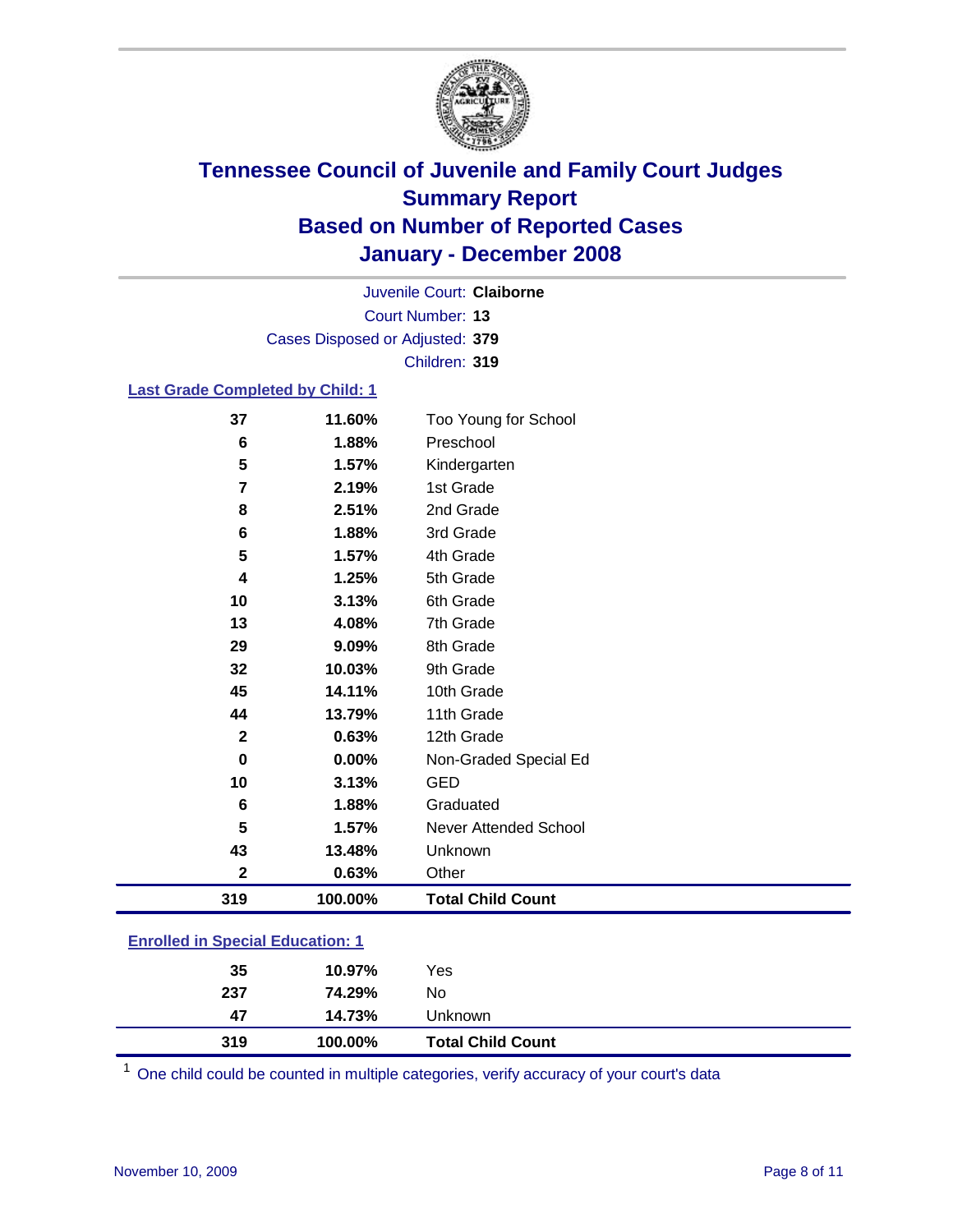

|                              |                                 | Juvenile Court: Claiborne |
|------------------------------|---------------------------------|---------------------------|
|                              |                                 | Court Number: 13          |
|                              | Cases Disposed or Adjusted: 379 |                           |
|                              |                                 | Children: 319             |
| <b>Action Executed By: 1</b> |                                 |                           |
| 458                          | 100.00%                         | Judge                     |
| 0                            | $0.00\%$                        | Referee                   |
| 0                            | 0.00%                           | <b>YSO</b>                |
| 0                            | 0.00%                           | Other                     |
| 0                            | 0.00%                           | Unknown                   |
| 458                          | 100.00%                         | <b>Total Action Count</b> |

### **Formal / Informal Actions: 1**

| 73  | 15.94%   | Dismissed                                        |
|-----|----------|--------------------------------------------------|
| 19  | 4.15%    | Retired / Nolle Prosequi                         |
| 74  | 16.16%   | <b>Complaint Substantiated Delinquent</b>        |
| 93  | 20.31%   | <b>Complaint Substantiated Status Offender</b>   |
| 87  | 19.00%   | <b>Complaint Substantiated Dependent/Neglect</b> |
| 0   | $0.00\%$ | <b>Complaint Substantiated Abused</b>            |
| 0   | $0.00\%$ | <b>Complaint Substantiated Mentally III</b>      |
| 0   | $0.00\%$ | Informal Adjustment                              |
| 25  | 5.46%    | <b>Pretrial Diversion</b>                        |
| 0   | $0.00\%$ | <b>Transfer to Adult Court Hearing</b>           |
| 1   | 0.22%    | Charges Cleared by Transfer to Adult Court       |
| 39  | 8.52%    | Special Proceeding                               |
| 19  | 4.15%    | <b>Review Concluded</b>                          |
| 13  | 2.84%    | Case Held Open                                   |
| 15  | 3.28%    | Other                                            |
| 0   | $0.00\%$ | <b>Unknown</b>                                   |
| 458 | 100.00%  | <b>Total Action Count</b>                        |

<sup>1</sup> If different than number of Referral Reasons (458), verify accuracy of your court's data.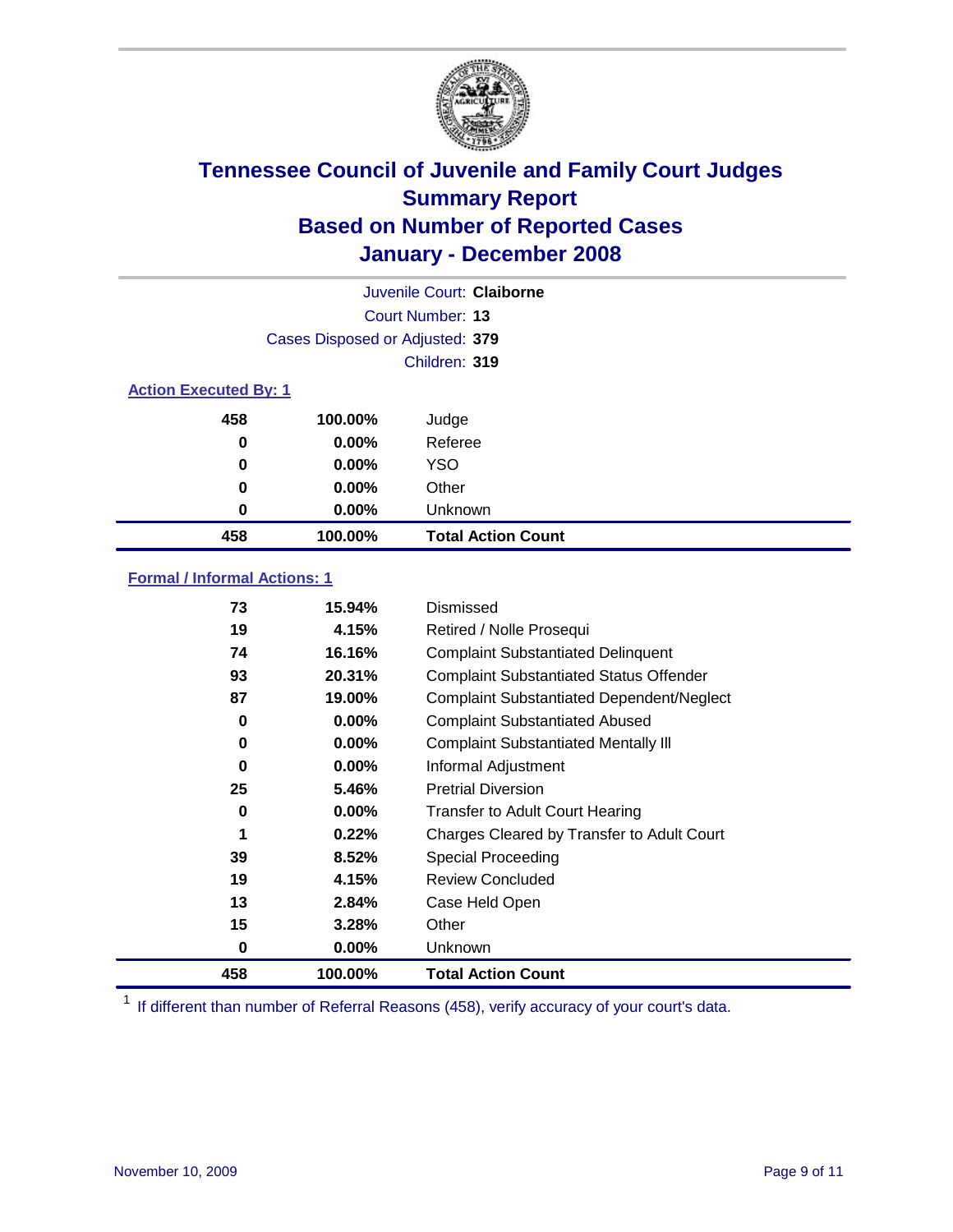

|                       |                                 | Juvenile Court: Claiborne                             |
|-----------------------|---------------------------------|-------------------------------------------------------|
|                       |                                 | Court Number: 13                                      |
|                       | Cases Disposed or Adjusted: 379 |                                                       |
|                       |                                 | Children: 319                                         |
| <b>Case Outcomes:</b> |                                 | There can be multiple outcomes for one child or case. |
| 55                    | 5.08%                           | <b>Case Dismissed</b>                                 |
| 59                    | 5.45%                           | Case Retired or Nolle Prosequi                        |
| $\mathbf{2}$          | 0.18%                           | Warned / Counseled                                    |
| 83                    | 7.66%                           | <b>Held Open For Review</b>                           |
| 5                     | 0.46%                           | Supervision / Probation to Juvenile Court             |
| 0                     | 0.00%                           | <b>Probation to Parents</b>                           |
| 31                    | 2.86%                           | Referral to Another Entity for Supervision / Service  |
| 37                    | 3.42%                           | Referred for Mental Health Counseling                 |
| 44                    | 4.06%                           | Referred for Alcohol and Drug Counseling              |
| 9                     | 0.83%                           | Referred to Alternative School                        |
| 15                    | 1.39%                           | Referred to Private Child Agency                      |
| 16                    | 1.48%                           | Referred to Defensive Driving School                  |
| 0                     | 0.00%                           | Referred to Alcohol Safety School                     |
| 11                    | 1.02%                           | Referred to Juvenile Court Education-Based Program    |
| 0                     | 0.00%                           | Driver's License Held Informally                      |
| 0                     | 0.00%                           | <b>Voluntary Placement with DMHMR</b>                 |
| 4                     | 0.37%                           | <b>Private Mental Health Placement</b>                |
| $\bf{0}$              | 0.00%                           | <b>Private MR Placement</b>                           |
| 1                     | 0.09%                           | Placement with City/County Agency/Facility            |
| 58                    | 5.36%                           | Placement with Relative / Other Individual            |
| 49                    | 4.52%                           | Fine                                                  |
| 56                    | 5.17%                           | <b>Public Service</b>                                 |
| 14                    | 1.29%                           | Restitution                                           |
| 3                     | 0.28%                           | <b>Runaway Returned</b>                               |
| 53                    | 4.89%                           | No Contact Order                                      |
| 0                     | 0.00%                           | Injunction Other than No Contact Order                |
| 5                     | 0.46%                           | <b>House Arrest</b>                                   |
| 6                     | 0.55%                           | <b>Court Defined Curfew</b>                           |
| 0                     | 0.00%                           | Dismissed from Informal Adjustment                    |
| 15                    | 1.39%                           | <b>Dismissed from Pretrial Diversion</b>              |
| 5                     | 0.46%                           | Released from Probation                               |
| 1                     | 0.09%                           | <b>Transferred to Adult Court</b>                     |
| 1                     | 0.09%                           | <b>DMHMR Involuntary Commitment</b>                   |